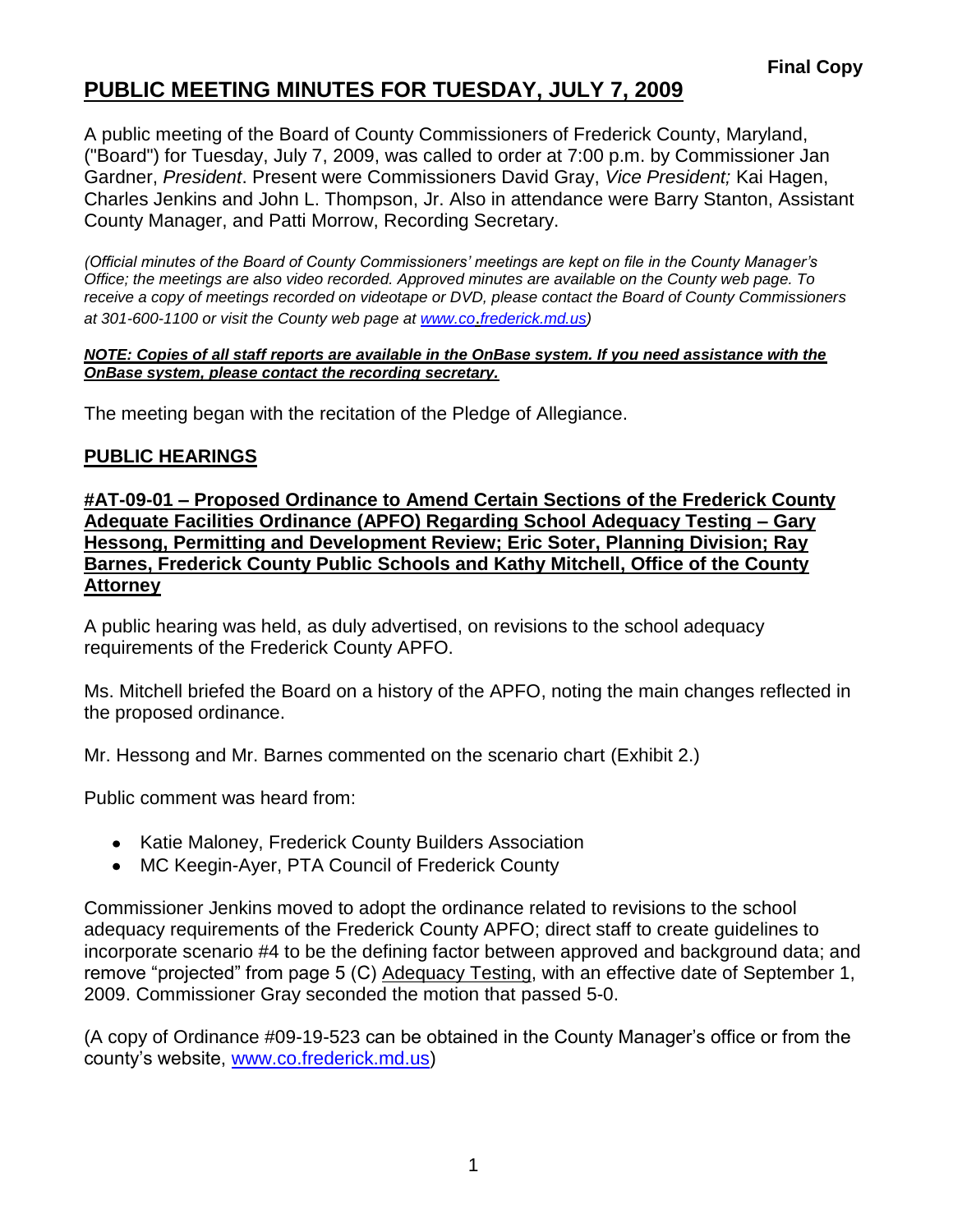## **PUBLIC MEETING MINUTES FOR TUESDAY, JULY 7, 2009**

### **#AT-09-02 – Proposed Ordinance to Amend Certain Sections of the Frederick County Adequate Facilities Ordinance (APFO) Regarding Road Adequacy Testing – Ron Burns, Permitting and Development Review Division**

A public hearing was held, as duly advertised, on a proposed ordinance and guidelines that would comprehensively modify the current APFO testing for roads and other changes to the APFO.

Mr. Burns presented the proposed ordinance and guidelines.

Betsy Smith, Permitting and Development Review Division, participated in the discussion.

Public comment was heard from:

- Michael Proffitt Frederick Area Committee for Transportation (FACT)
- Katie Maloney **Frederick County Builders Association**
- Chris Smariga Land Use Council
- Renee Bugby Maton Property Management
- Jeremy Holder
- Rand Weinberg, Esquire Weinberg and Miller
- Ric Adams **Frederick County Chamber of Commerce**
- Len Latkovski
- Julie Smith
- Heather Martin

A discussion ensued on the questions received during the public comments.

Commissioner Gray moved to adopt the ordinance to implement the text changes to the APFO roads and include the guidelines with the following changes:

• Section 1-20-31 Determination of Adequacy, (D)(3):

*…The TMP shall be in accordance with the guidelines and maybe in lieu of or supplement the specific standards set forth in subsections (B) and (C) above, as determined by the Planning commission.*

• Page 19 the second paragraph:

*AND BE IT FURTHER ENACTED AND ORDAINED that this Ordinance shall apply to applications for subdivisions, re-subdivision, site plan or Phase II approval or reapproval filed on or after the effective date of this Ordinance. This Ordinance shall apply retroactively to any application for subdivision, re-subdivision, site plan or Phase II approval which did not have a currently valid conditional or unconditional APFO approval as \_\_\_\_\_\_\_\_\_\_, 2009 (60 days after the effective date of this Ordinance.*